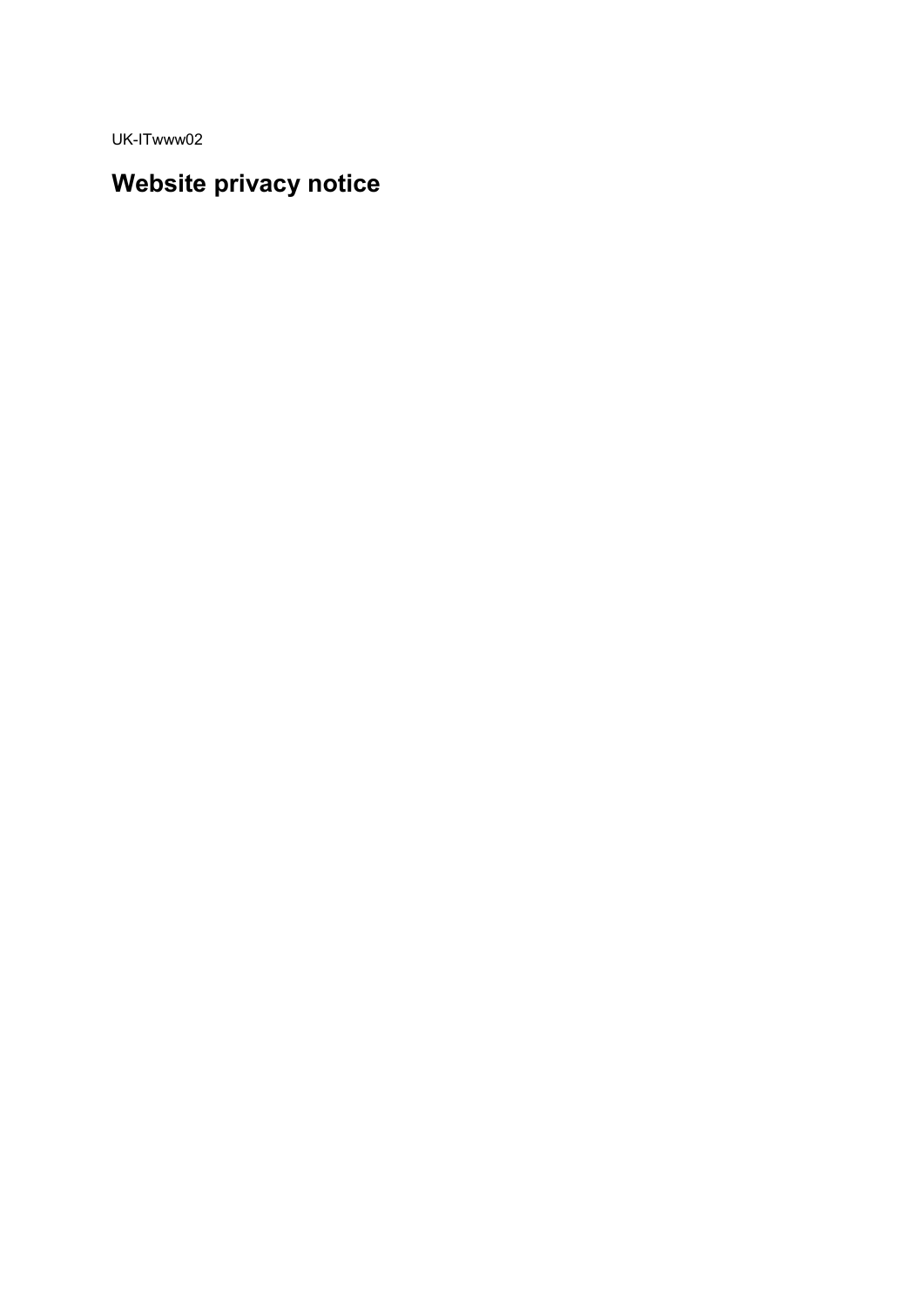# Privacy Notice

This is the privacy notice of Kevin Gill Freelance. In this document, "we", "our", or "us" refer to Kevin Gill Freelance.

Our registered office is at 14 Lindsay Road, Ushaw Moor, DH7 7RG.

We reserve the right to modify this privacy policy at any time, so please review it frequently. Changes and clarifications will take effect immediately upon their posting on the website. If we make material changes to this policy, we will notify you here that it has been updated, so that you are aware of what information we collect, how we use it, and under what circumstances, if any, we use and/or disclose it.

## Introduction

- 1. This is a notice to inform you of our policy about all information that we record about you. It sets out the conditions under which we may process any information that we collect from you, or that you provide to us. It covers information that could identify you ("personal information") and information that could not. In the context of the law and this notice, "process" means collect, store, transfer, use or otherwise act on information.
- 2. We regret that if there are one or more points below with which you are not happy, your only recourse is to leave our website immediately.
- 3. We take seriously the protection of your privacy and confidentiality. We understand that all visitors to our website are entitled to know that their personal data will not be used for any purpose unintended by them, and will not accidentally fall into the hands of a third party.
- 4. We undertake to preserve the confidentiality of all information you provide to us, and hope that you reciprocate.
- 5. Our policy complies with UK law accordingly implemented, including that required by the EU General Data Protection Regulation (GDPR).
- 6. The law requires us to tell you about your rights and our obligations to you in regards to the processing and control of your personal data. We do this now, by requesting that you read the information provided at www.knowyourprivacyrights.org
- 7. Except as set out below, we do not share, or sell, or disclose to a third party, any information collected through our website.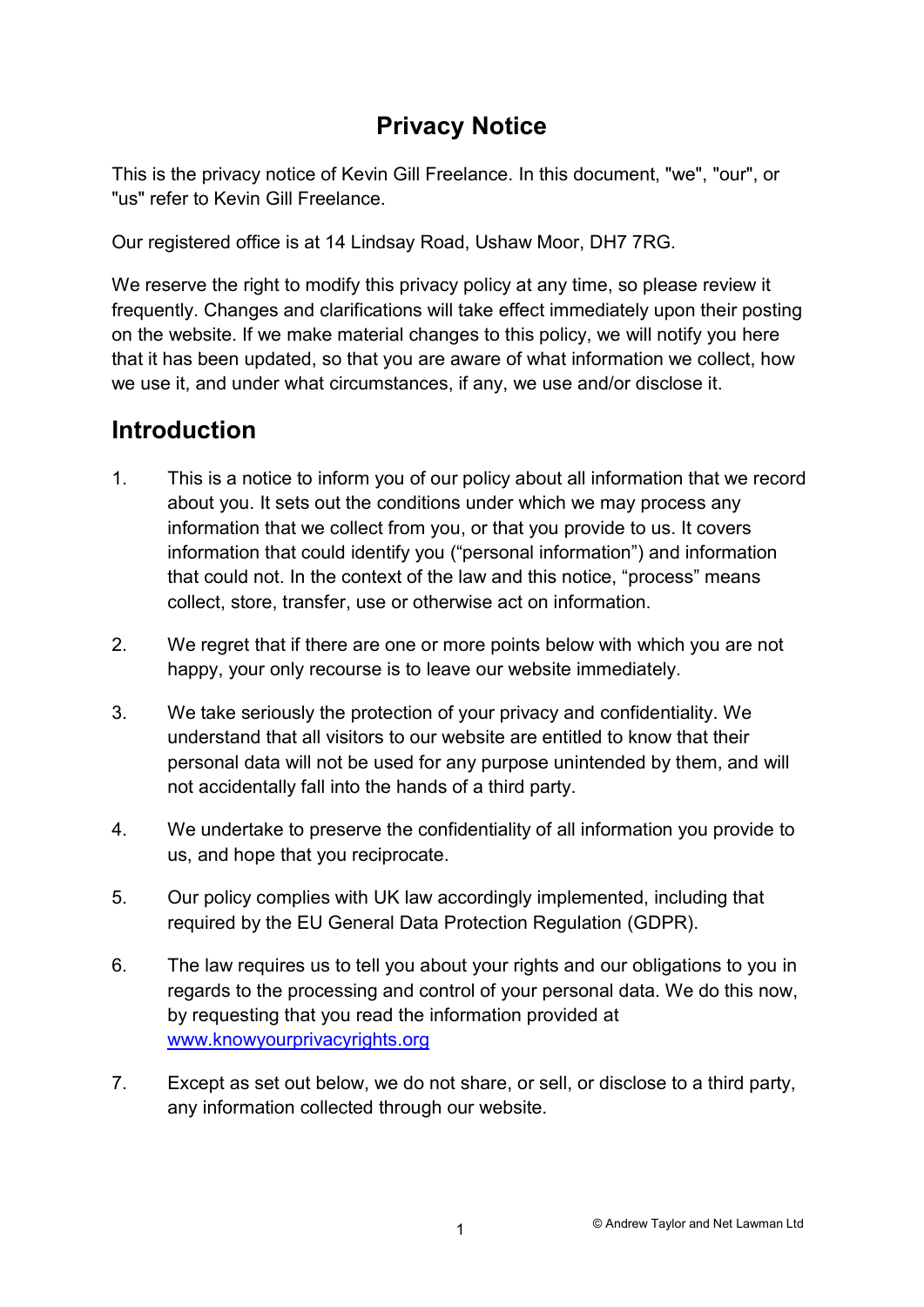## The bases on which we process information about you

The law requires us to determine under which of six defined bases we process different categories of your personal information, and to notify you of the basis for each category.

If a basis on which we process your personal information is no longer relevant then we shall immediately stop processing your data.

If the basis changes then if required by law we shall notify you of the change and of any new basis under which we have determined that we can continue to process your information.

# 1. Information we process because we have a contractual obligation with you

When you create an account on our website, buy a product or service from us, or otherwise agree to our terms and conditions, a contract is formed between you and us.

In order to carry out our obligations under that contract we must process the information you give us. Some of this information may be personal information.

We may use it in order to:

- 1.1. verify your identity for security purposes
- 1.2. sell products to you
- 1.3. provide you with our services
- 1.4. provide you with suggestions and advice on products, services and how to obtain the most from using our website

We process this information on the basis there is a contract between us, or that you have requested we use the information before we enter into a legal contract.

Additionally, we may aggregate this information in a general way and use it to provide class information, for example to monitor our performance with respect to a particular service we provide. If we use it for this purpose, you as an individual will not be personally identifiable.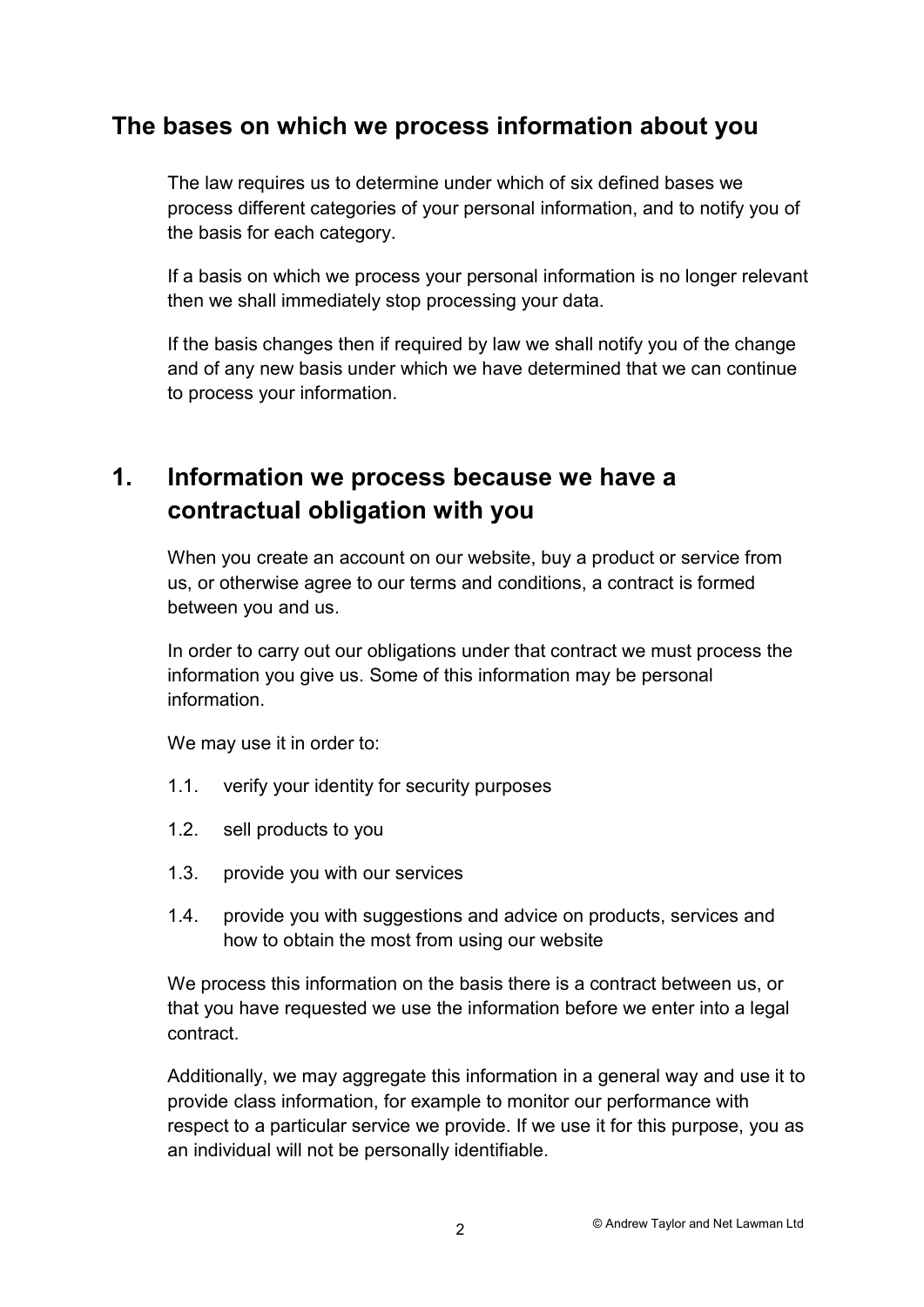We shall continue to process this information until the contract between us ends or is terminated by either party under the terms of the contract.

## 2. Information we process with your consent

Through certain actions when otherwise there is no contractual relationship between us, such as when you browse our website or ask us to provide you more information about our business, including consultancy, products and services, you provide your consent to us to process information that may be personal information.

Wherever possible, we aim to obtain your explicit consent to process this information, for example, by asking you to agree to our use of cookies.

Sometimes you might give your consent implicitly, such as when you send us a message by e-mail to which you would reasonably expect us to reply.

Except where you have consented to our use of your information for a specific purpose, we do not use your information in any way that would identify you personally. We may aggregate it in a general way and use it to provide class information, for example to monitor the performance of a particular page on our website.

If you have given us explicit permission to do so, we may from time to time pass your name and contact information to selected associates whom we consider may provide services or products you would find useful.

We continue to process your information on this basis until you withdraw your consent or it can be reasonably assumed that your consent no longer exists.

You may withdraw your consent at any time by instructing us via email to kev@kevingillfreelance.com or through our contact page at kevingillfreelance.com. However, if you do so, you may not be able to use our website or our services further

# 3. Information we process for the purposes of legitimate interests

We may process information on the basis there is a legitimate interest, either to you or to us, of doing so.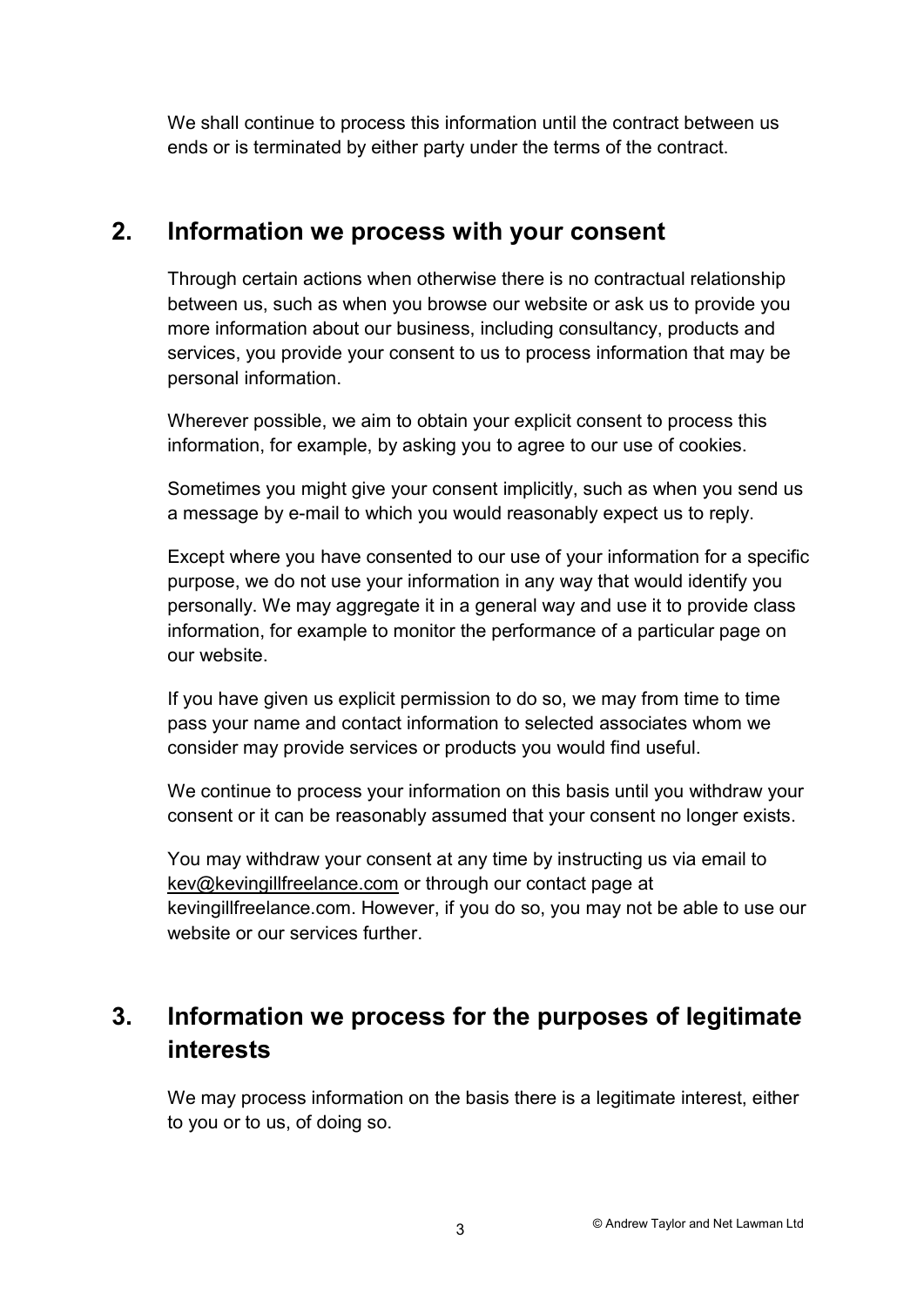Where we process your information on this basis, we do after having given careful consideration to:

- whether the same objective could be achieved through other means
- whether processing (or not processing) might cause you harm
- whether you would expect us to process your data, and whether you would, in the round, consider it reasonable to do so

For example, we may process your data on this basis for the purposes of:

- record-keeping for the proper and necessary administration of our Kevin Gill Freelance
- responding to unsolicited communication from you to which we believe you would expect a response
- protecting and asserting the legal rights of any party
- insuring against or obtaining professional advice that is required to manage Kevin Gill Freelance risk
- protecting your interests where we believe we have a duty to do so

# 4. Information we process because we have a legal obligation

We are subject to the law like everyone else. Sometimes, we must process your information in order to comply with a statutory obligation.

For example, we may be required to give information to legal authorities if they so request or if they have the proper authorisation such as a search warrant or court order.

This may include your personal information.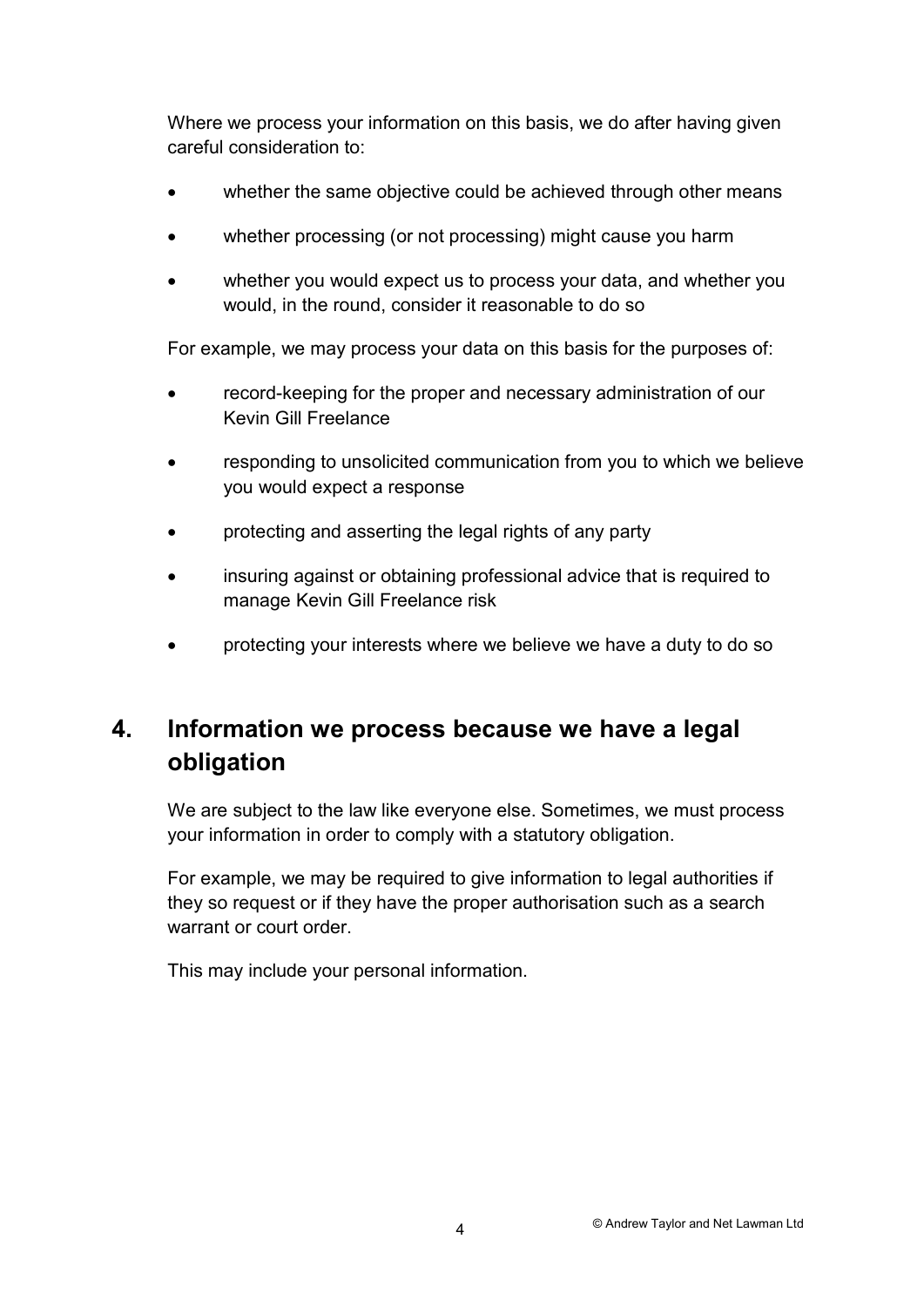## Specific uses of information you provide to us

# 5. Information provided on the understanding that it will be shared with a third party

Provided your request is reasonable and there is no legal basis for us to retain it, then at our discretion we may agree to your request to delete personal information that you have posted. You can make a request by contacting us at kev@kevingillfreelance.com

## 6. Complaints regarding content on our website

We attempt to moderate user generated content, but we are not always able to do so as soon as that content is published.

If you complain about any of the content on our website, we shall investigate your complaint.

If we feel it is justified or if we believe the law requires us to do so, we shall remove the content while we investigate.

Free speech is a fundamental right, so we have to make a judgment as to whose right will be obstructed: yours, or that of the person who posted the content that offends you.

If we think your complaint is vexatious or without any basis, we shall not correspond with you about it.

## 7. Information relating to your method of payment

Payment information is never taken by us or transferred to us either through our website or otherwise. Our employees and contractors never have access to it.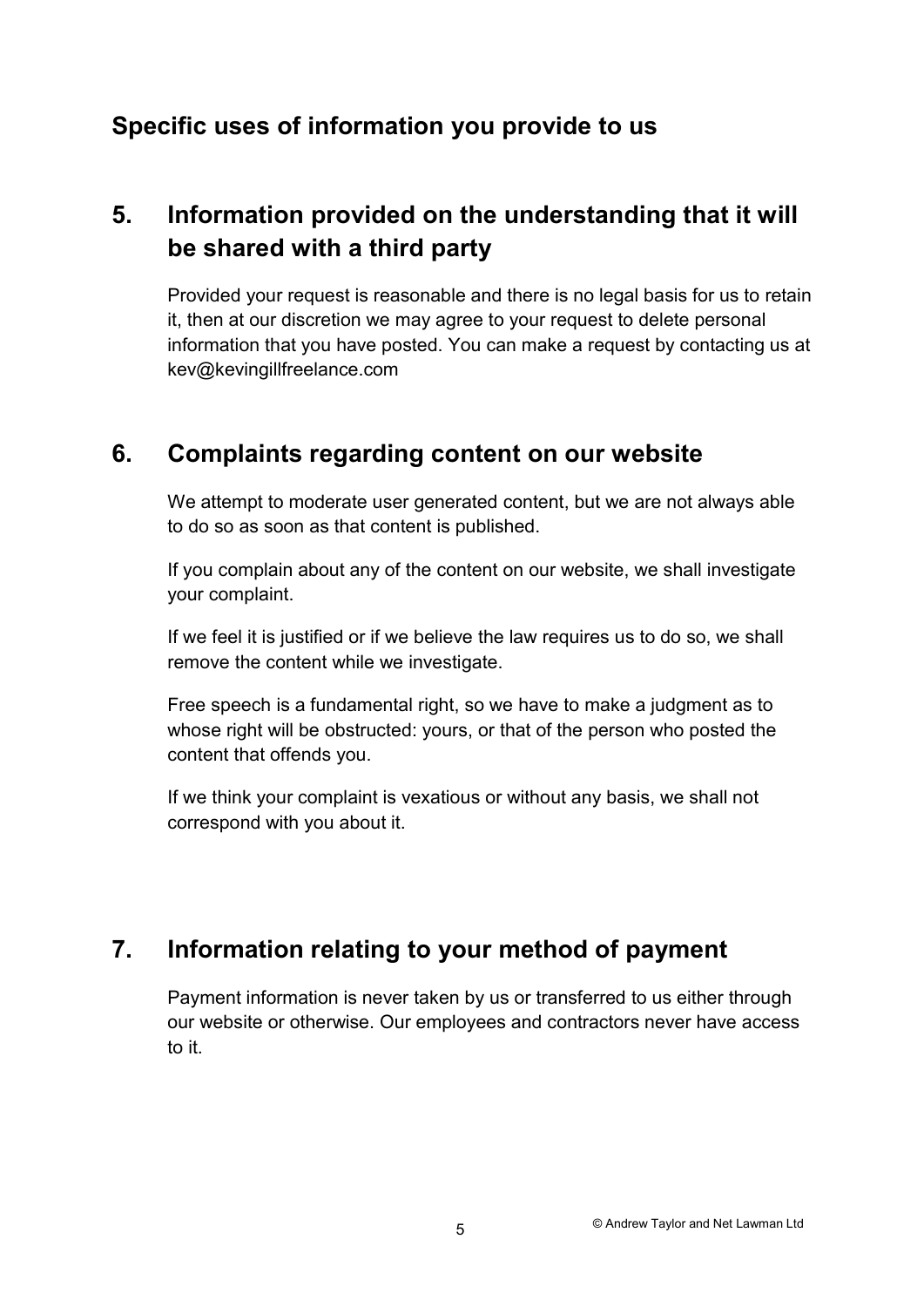## 8. Job application and employment

If you send us information in connection with a job application, we may keep it for up to three years in case we decide to contact you at a later date.

If we employ you, we collect information about you and your work from time to time throughout the period of your employment. This information will be used only for purposes directly relevant to your employment. After your employment has ended, we will keep your file for six years before destroying or deleting it.

## 9. Sending a message to us

When you contact us, whether by telephone, through our website or by e-mail, we collect the data you have given to us in order to reply with the information you need.

We record your request and our reply in order to increase the efficiency of our business.

We keep personally identifiable information associated with your message, such as your name and email address so as to be able to track our communications with you to provide a high quality service.

# 10. Complaining

When we receive a complaint, we record all the information you have given to us.

We use that information to resolve your complaint.

If your complaint reasonably requires us to contact some other person, we may decide to give to that other person some of the information contained in your complaint. We do this as infrequently as possible, but it is a matter for our sole discretion as to whether we do give information, and if we do, what that information is.

We may also compile statistics showing information obtained from this source to assess the level of service we provide, but not in a way that could identify you or any other person.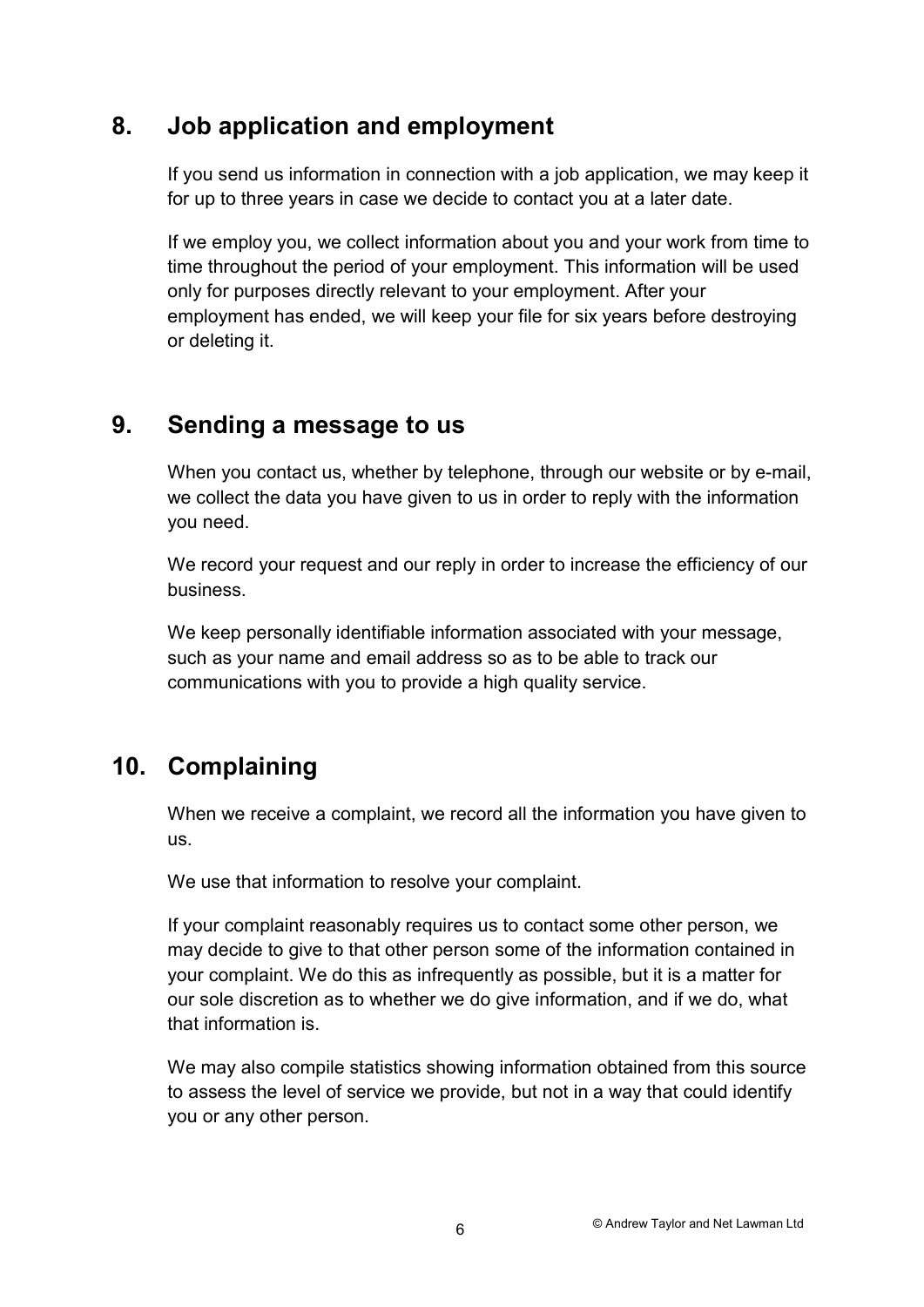## 11. Affiliate and business partner information

This is information given to us by you in your capacity as an affiliate of us or as a business partner.

It allows us to recognise visitors that you have referred to us, and to credit to you commission due for such referrals. It also includes information that allows us to transfer commission to you.

The information is not used for any other purpose.

We undertake to preserve the confidentiality of the information and of the terms of our relationship.

We expect any affiliate or partner to agree to reciprocate this policy.

# Use of information we collect through automated systems when you visit our website

### 12. Cookies

Cookies are small text files that are placed on your computer's hard drive by your web browser when you visit any website. They allow information gathered on one web page to be stored until it is needed for use on another, allowing a website to provide you with a personalised experience and the website owner with statistics about how you use the website so that it can be improved.

Some cookies may last for a defined period of time, such as one day or until you close your browser. Others last indefinitely.

Your web browser should allow you to delete any you choose. It also should allow you to prevent or limit their use.

Our website uses cookies. They are placed by software that operates on our servers, and by software operated by third parties whose services we use.

When you first visit our website, we ask you whether you wish us to use cookies. If you choose not to accept them, we shall not use them for your visit except to record that you have not consented to their use for any other purpose.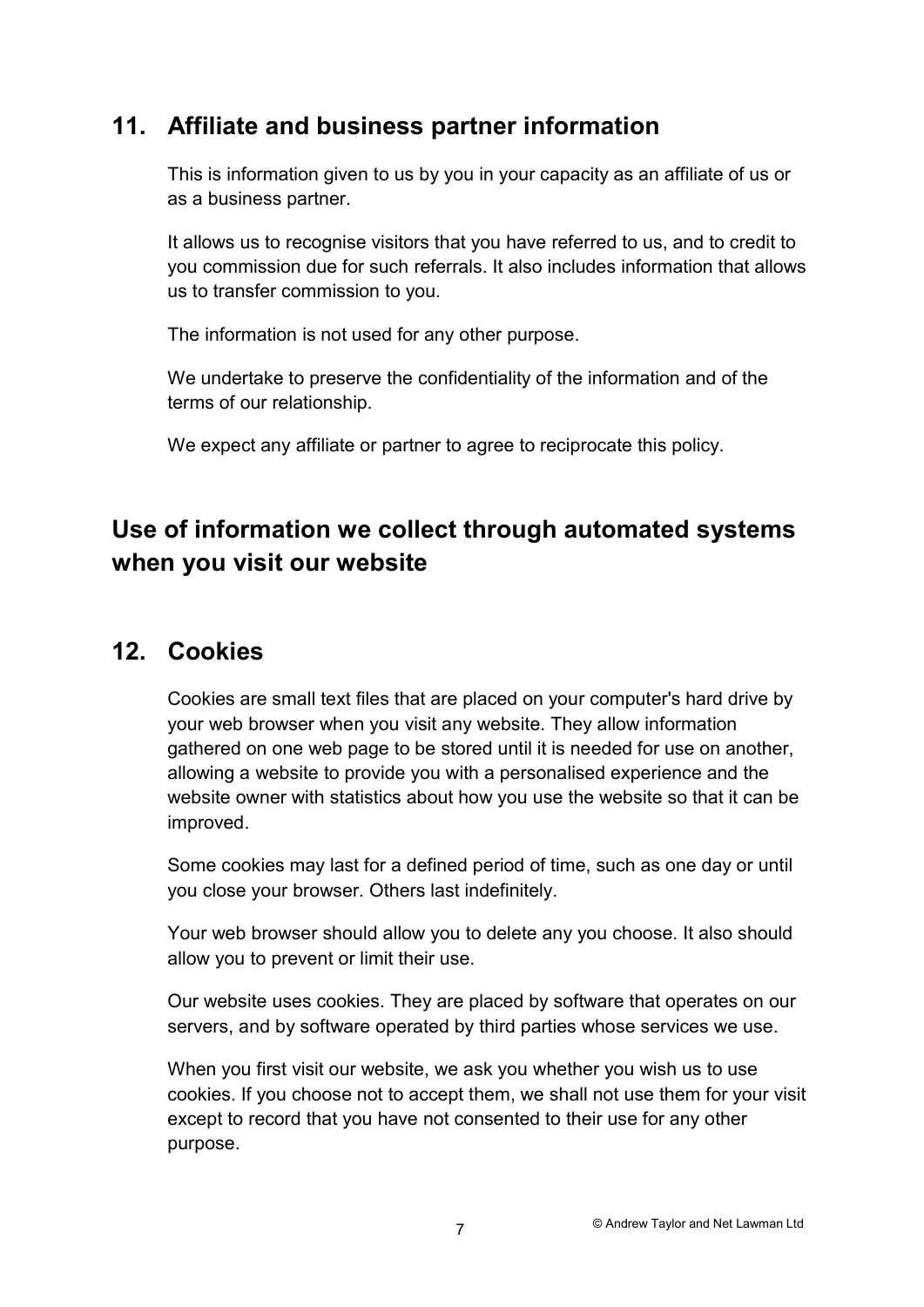If you choose not to use cookies or you prevent their use through your browser settings, you will not be able to use all the functionality of our website.

We use cookies in the following ways:

- 12.1. to track how you use our website
- 12.2. to record whether you have seen specific messages we display on our website
- 12.3. to keep you signed in our site
- 12.4. to record your answers to surveys and questionnaires on our site while you complete them
- 12.5. to record the conversation thread during a live chat with our support team

## 13. Personal identifiers from your browsing activity

Requests by your web browser to our servers for web pages and other content on our website are recorded.

We record information such as your geographical location, your Internet service provider and your IP address. We also record information about the software you are using to browse our website, such as the type of computer or device and the screen resolution.

We use this information in aggregate to assess the popularity of the webpages on our website and how we perform in providing content to you.

If combined with other information we know about you from previous visits, the data possibly could be used to identify you personally, even if you are not signed in to our website.

#### 14. Our use of re-marketing

Re-marketing involves placing a cookie on your computer when you browse our website in order to be able to serve to you an advert for our products or services when you visit some other website.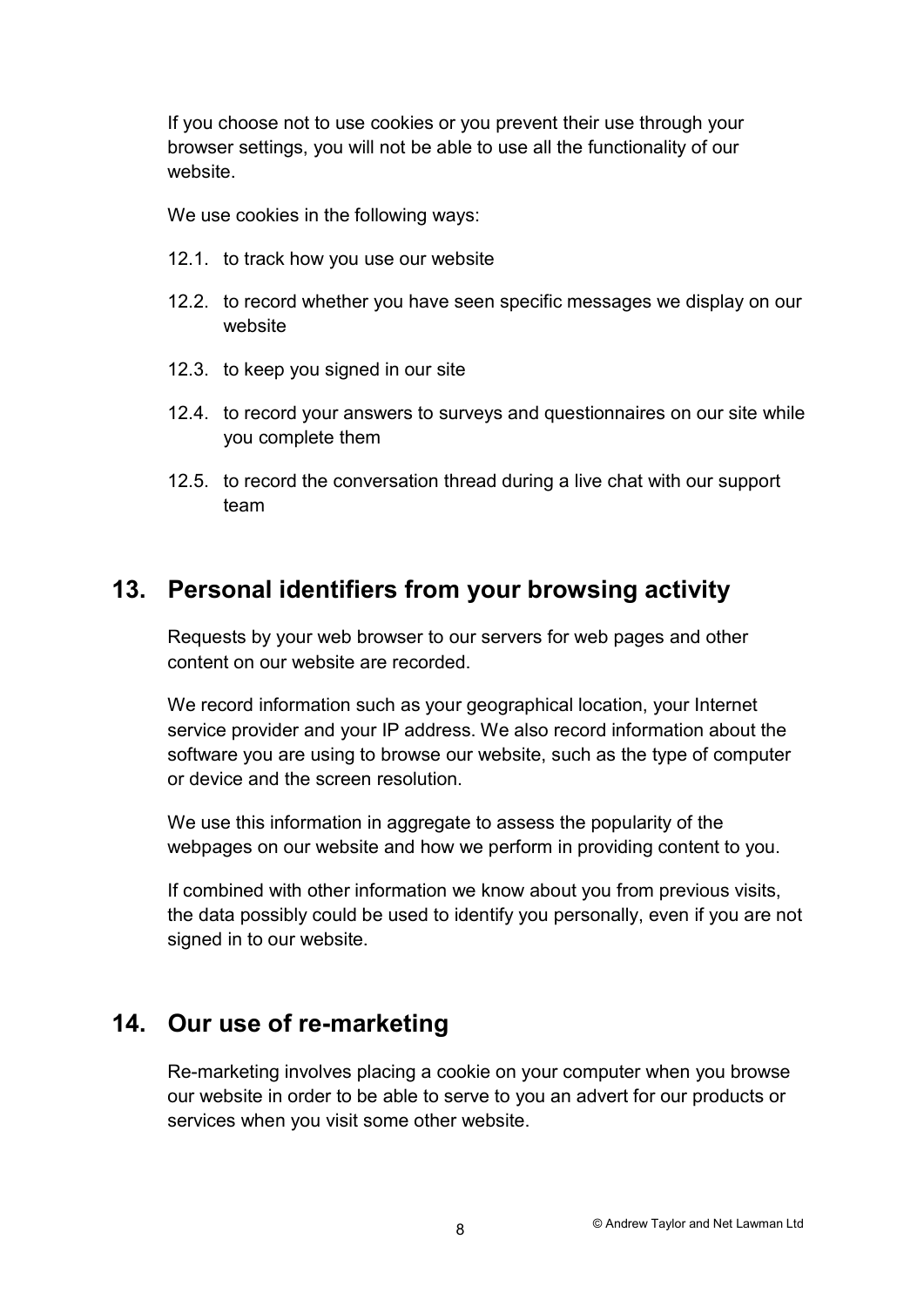We may use a third party to provide us with re-marketing services from time to time. If so, then if you have consented to our use of cookies, you may see advertisements for our products and services on other websites.

## Disclosure and sharing of your information

#### 15. Information we obtain from third parties

Although we do not disclose your personal information to any third party (except as set out in this notice), we sometimes receive data that is indirectly made up from your personal information from third parties whose services we use.

No such information is personally identifiable to you.

## 16. Credit reference

To assist in combating fraud, we share information with credit reference agencies, so far as it relates to clients or customers who instruct their credit card issuer to cancel payment to us without having first provided an acceptable reason to us and given us the opportunity to refund their money.

## 17. Data may be processed outside the European Union

Our website is hosted via Wix.com which has servers worldwide include Europe and the US.

Personal Information may be maintained, processed and stored by Wix.com and their authorized affiliates and service providers in the United States of America, in Europe (including in Lithuania, Germany and Ukraine), in Israel, and in other jurisdictions as necessary for the proper delivery of the services and/or as may be required by law.

Accordingly data obtained within the UK or any other country could be processed outside the European Union.

For example, some of the software our website uses may have been developed in the United States of America or in Australia.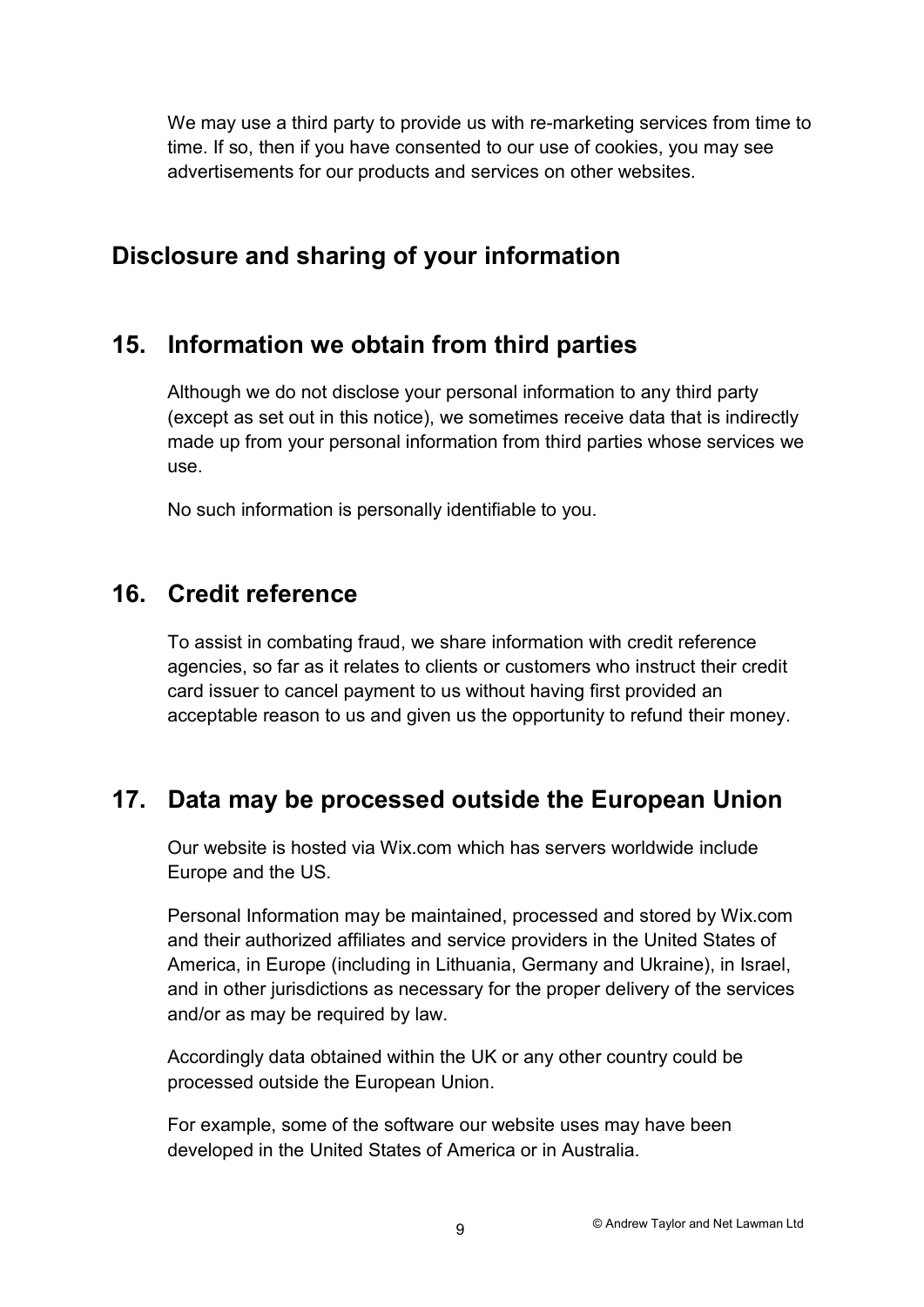## Access to your own information

#### 18. Access to your personal information

- 18.1. At any time you may review or update personally identifiable information that we hold about you, by signing in to your account on our website.
- 18.2. To obtain a copy of any information that is not provided on our website you may send us a request at kev@kevingillfreelance.com
- 18.3. After receiving the request, we will tell you when we expect to provide you with the information, and whether we require any fee for providing it to you.

## 19. Removal of your information

If you wish us to remove personally identifiable information from our website, you may contact us at kev@kevingillfreelance.com

This may limit the service we can provide to you.

## 20. Verification of your information

When we receive any request to access, edit or delete personal identifiable information we shall first take reasonable steps to verify your identity before granting you access or otherwise taking any action. This is important to safeguard your information.

## Other matters

## 21. Use of site by children

21.1. We do not sell products or provide services for purchase by children, nor do we market to children.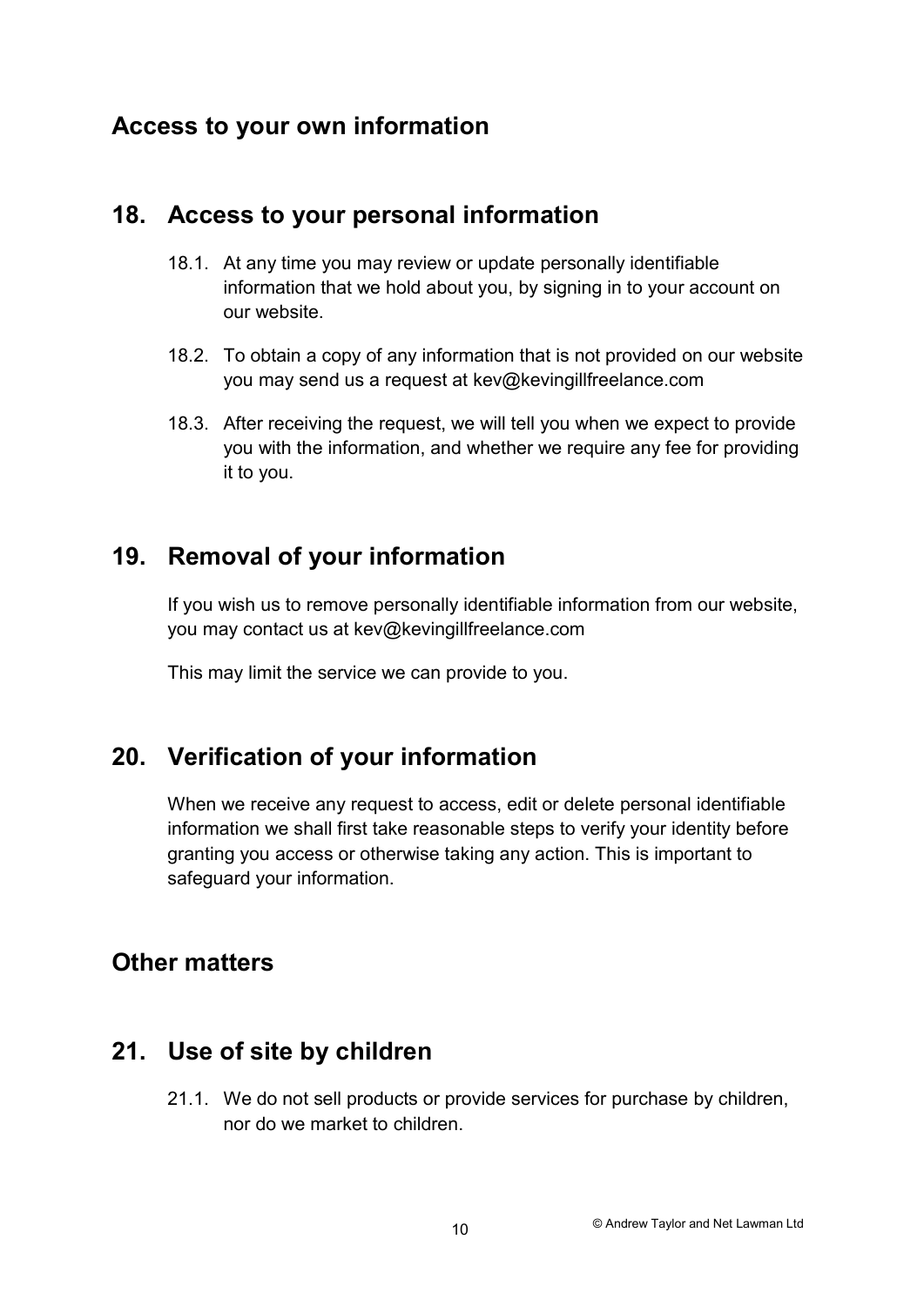- 21.2. If you are under 18, you may use our website only with consent from a parent or guardian
- 21.3. We collect data about all users of and visitors to these areas regardless of age, and we anticipate that some of those users and visitors will be children.
- 21.4. Such child users and visitors will inevitably visit other parts of the site and will be subject to whatever on-site marketing they find, wherever they visit.

## 22. Encryption of data sent between us

We use Secure Sockets Layer (SSL) certificates to verify our identity to your browser and to encrypt any data you give us.

Whenever information is transferred between us, you can check that it is done so using SSL by looking for a closed padlock symbol or other trust mark in your browser's URL bar or toolbar.

## 23. How you can complain

- 23.1. If you are not happy with our privacy policy or if you have any complaint then you should tell us by email. Our address is kev@kevingillfreelance.com
- 23.2. If a dispute is not settled then we hope you will agree to attempt to resolve it by engaging in good faith with us in a process of mediation or arbitration.
- 23.3. If you are in any way dissatisfied about how we process your personal information, you have a right to lodge a complaint with the Information Commissioner's Office. This can be done at https://ico.org.uk/concerns/

# 24. Retention period for personal data

Except as otherwise mentioned in this privacy notice, we keep your personal information only for as long as required by us:

24.1. to provide you with the services you have requested;